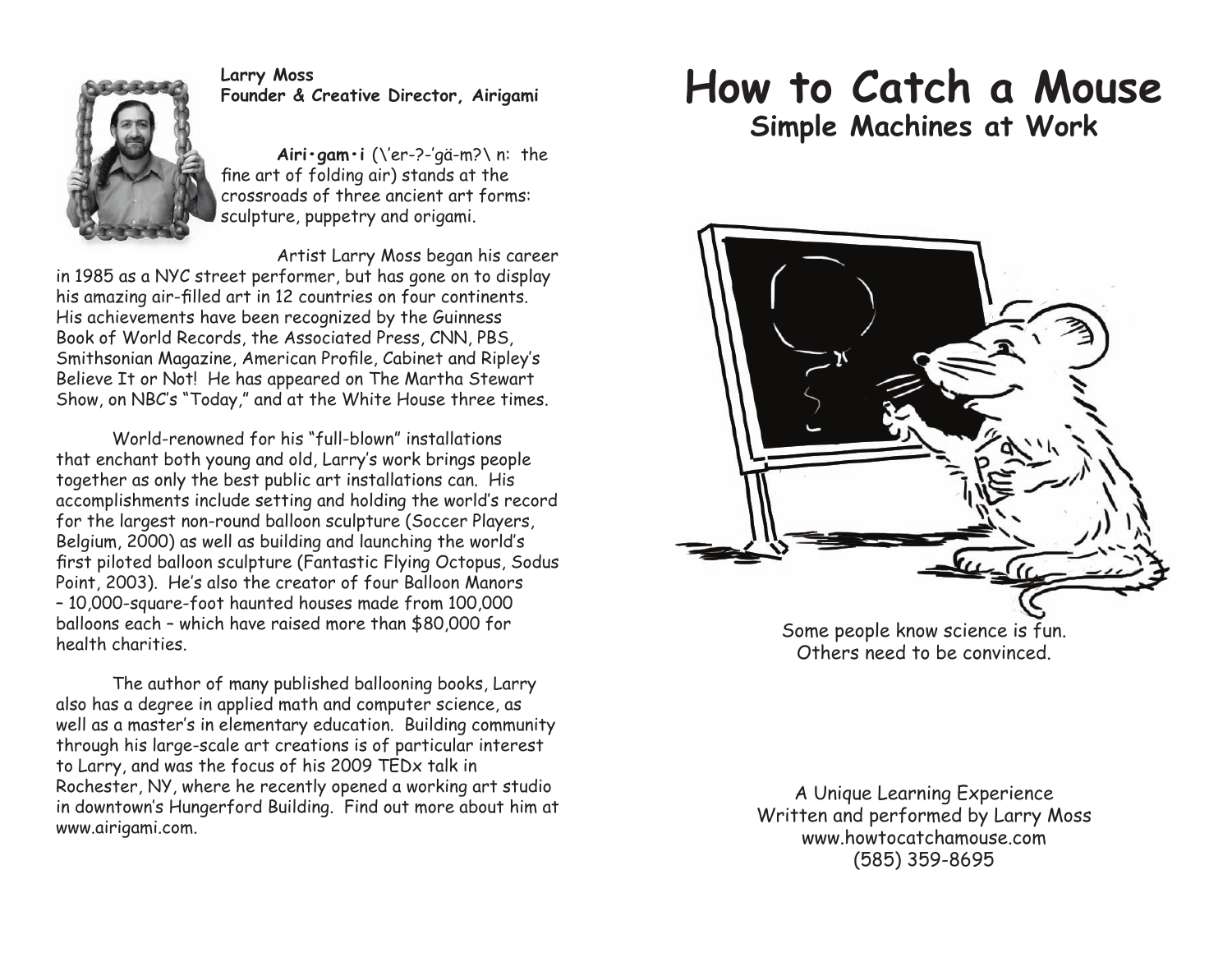



Two swans playing on a teeter totter are using

 $a \overline{\qquad \qquad}$  and  $a \overline{\qquad \qquad}$ 

## **Taking it to the next level**

Look around you. What machines do you see? In the classroom? On the playground? On the way home? At home?

What problems are they designed to solve?

How would you solve them differently?

Design your own machine! What problem would you solve? What would the machine look like What materials would you use? What simple machines would you combine to make the bigger machine?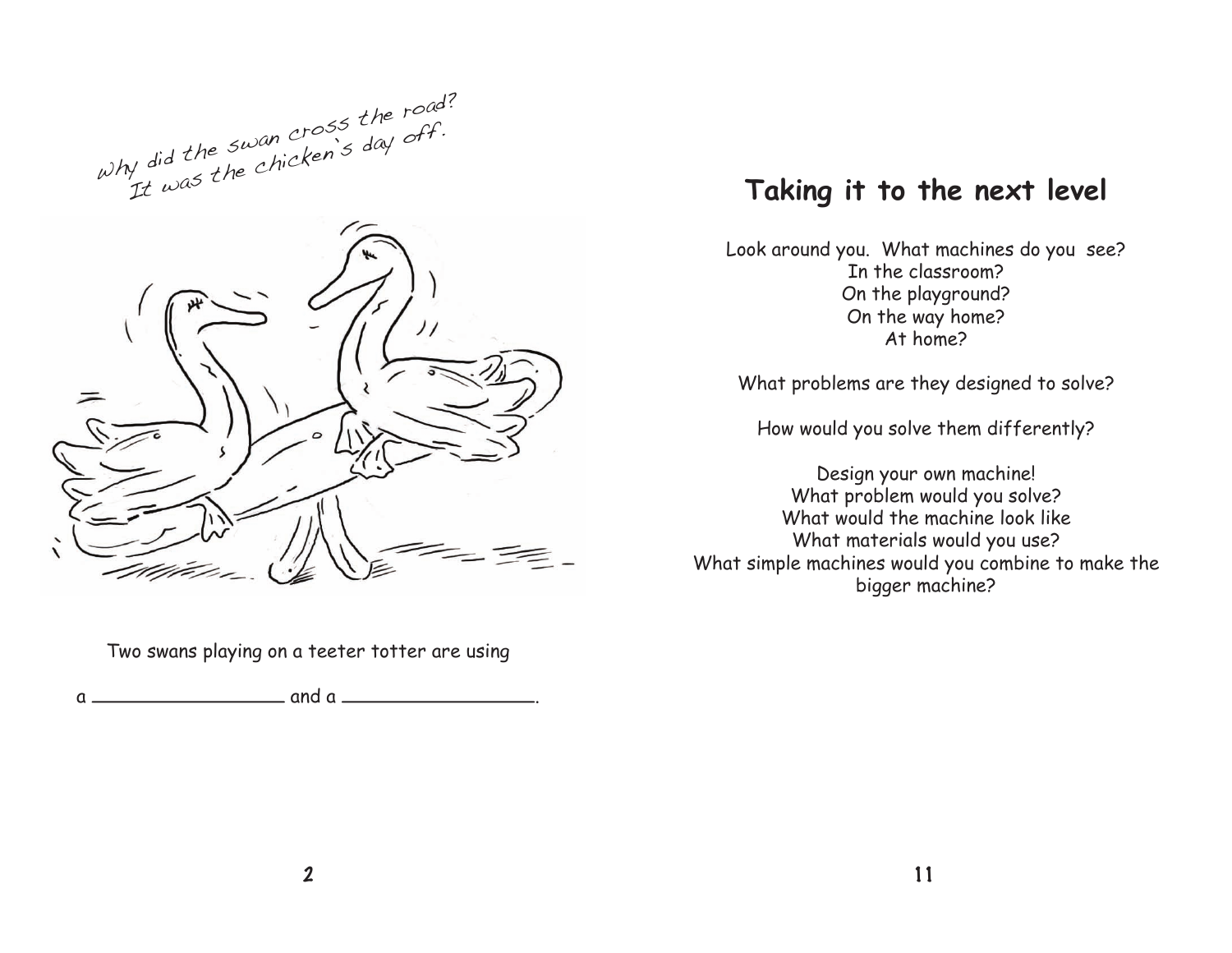

## **Answers**

page 2: lever, fulcrum page 3: lever page 4: axle page 5: pulley page 6: pulley system page 7: inclined plane page 8: air page 9: energy



A fishing pole is an example of

a .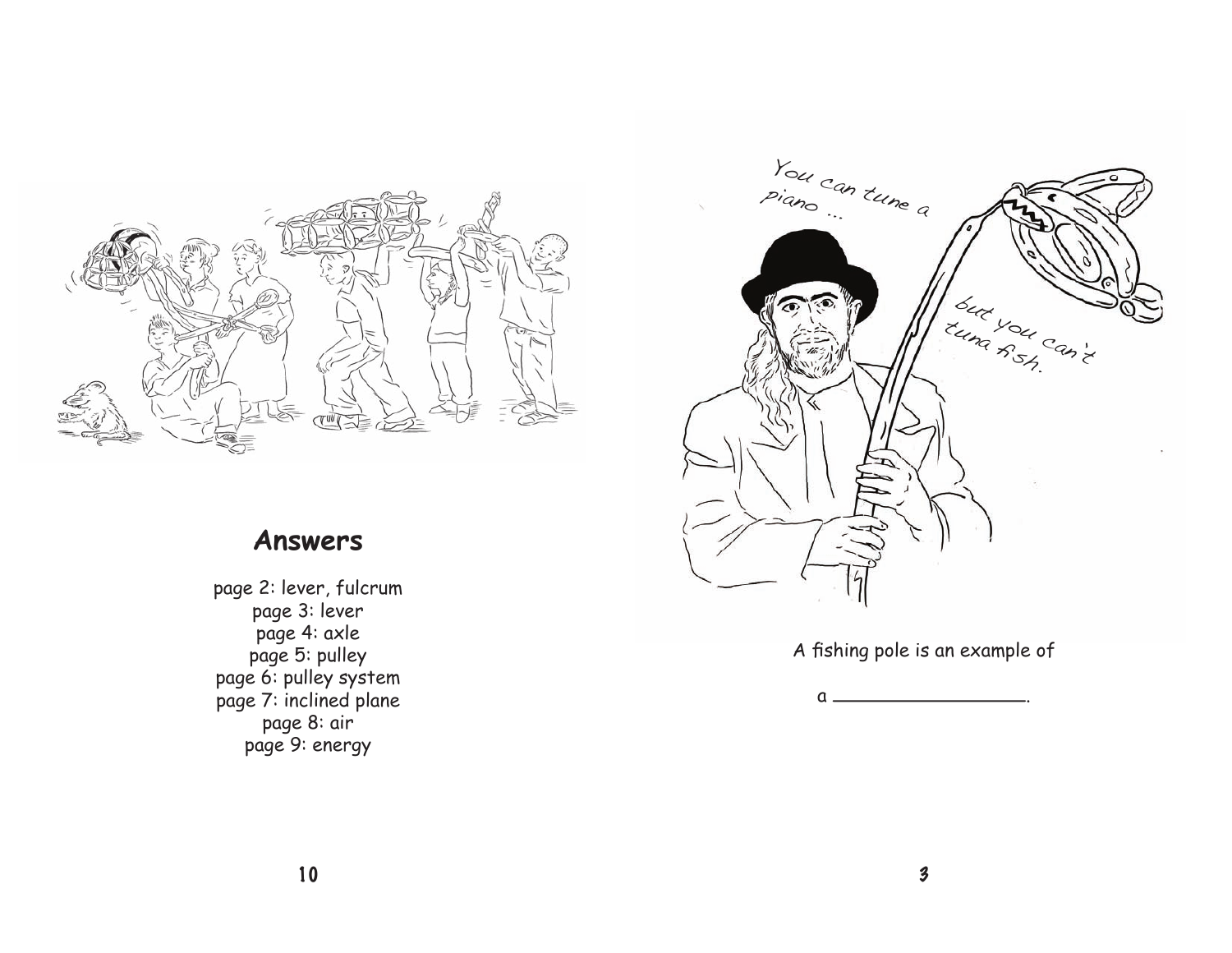



A wheel on a bike needs

4 an \_\_\_\_\_\_\_\_\_\_\_\_\_\_\_\_\_\_\_\_\_\_\_\_ to work. How do you stop a dog from<br>Chasing a person a dog from chasing a person on a dog from Take away his bike.

Air is stored inside this balloon as fuel.

When the air is released, the fuel is converted into

the <u>needed</u> to move the balloon.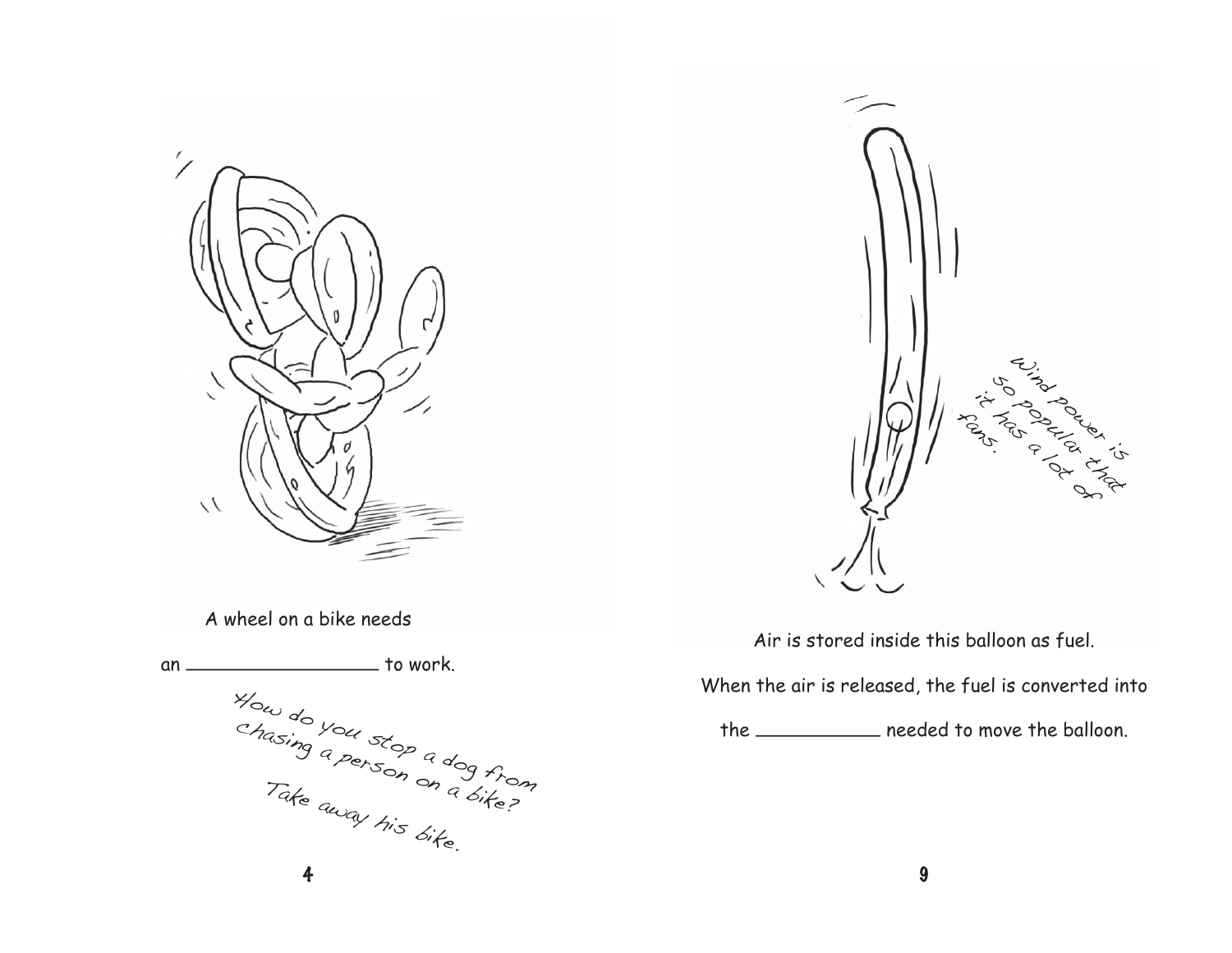

 $\gamma_{\rm k}$ 



As the screw flies,  $\frac{\phantom{1}}{1}$ 

molecules move up the sides of the

balloon, forcing it to turn.

A flagpole uses a \_

to raise the flag to the top of the pole.